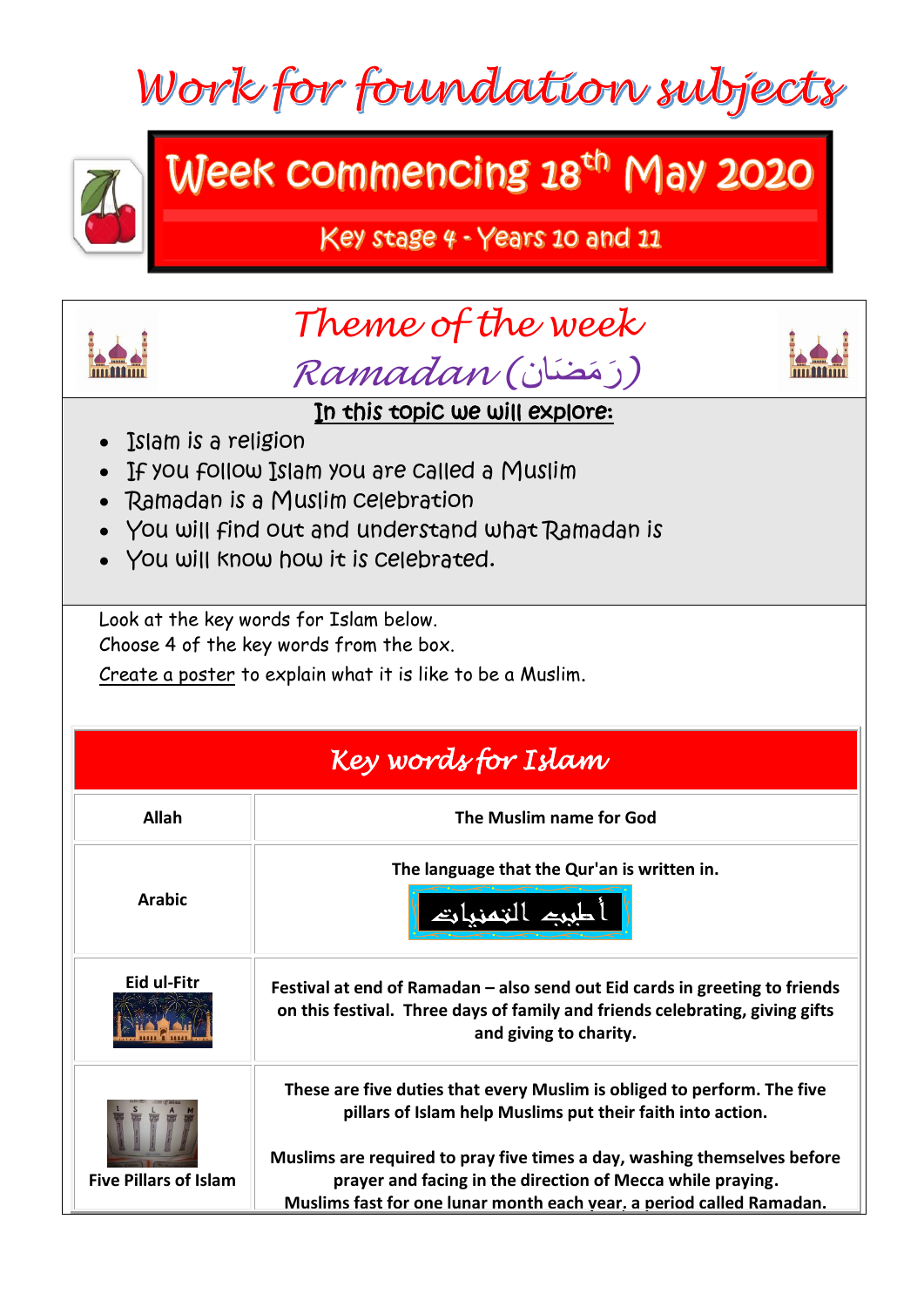|                                                                                                                      | During this time, Muslims reflect on their behaviour and strive to purify<br>their thoughts.                                                                                                                                                                                  |
|----------------------------------------------------------------------------------------------------------------------|-------------------------------------------------------------------------------------------------------------------------------------------------------------------------------------------------------------------------------------------------------------------------------|
| Friday                                                                                                               | Most special day to attend Mosque for prayer at noon.                                                                                                                                                                                                                         |
| Islam                                                                                                                | The Muslim religion means, submitting to God. It is the second most<br>popular religion in the world. It is seen more as a way of life than a<br>religion. The word Islam means submission and obedience and derives<br>from a word meaning peace.                            |
| <b>Mosque</b>                                                                                                        | Muslim building for communal worship. No pictures or statues in here as<br>it distracts from praying.                                                                                                                                                                         |
| <b>Muslim</b>                                                                                                        | A follower of the religion of Islam.                                                                                                                                                                                                                                          |
| Qur'an                                                                                                               | The Muslim sacred book                                                                                                                                                                                                                                                        |
| Ramadan<br>Ramadan                                                                                                   | The ninth (fasting) month - Muslims across the world will fast during the<br>hours of daylight. Ramadan is a time of worship, contemplation and an<br>opportunity to strengthen family and community ties. All Muslims fast<br>from sunrise to sunset, during daylight hours. |
|                                                                                                                      |                                                                                                                                                                                                                                                                               |
|                                                                                                                      | Muslims 'fast' during Ramadan. Find out what this means.                                                                                                                                                                                                                      |
| What are the health benefits of fasting? Write a list of 5 things.                                                   |                                                                                                                                                                                                                                                                               |
| Helpful link: https://www.lifehack.org/articles/lifestyle/10-benefits-of-fasting-that-will-<br>surprise-you.html     |                                                                                                                                                                                                                                                                               |
| During Ramadan, Muslims do 'good deeds'.                                                                             |                                                                                                                                                                                                                                                                               |
| What is a good deed?                                                                                                 |                                                                                                                                                                                                                                                                               |
|                                                                                                                      |                                                                                                                                                                                                                                                                               |
| Write down some ideas of good deeds you could do every day for the next week.<br>Could you help your family at home? |                                                                                                                                                                                                                                                                               |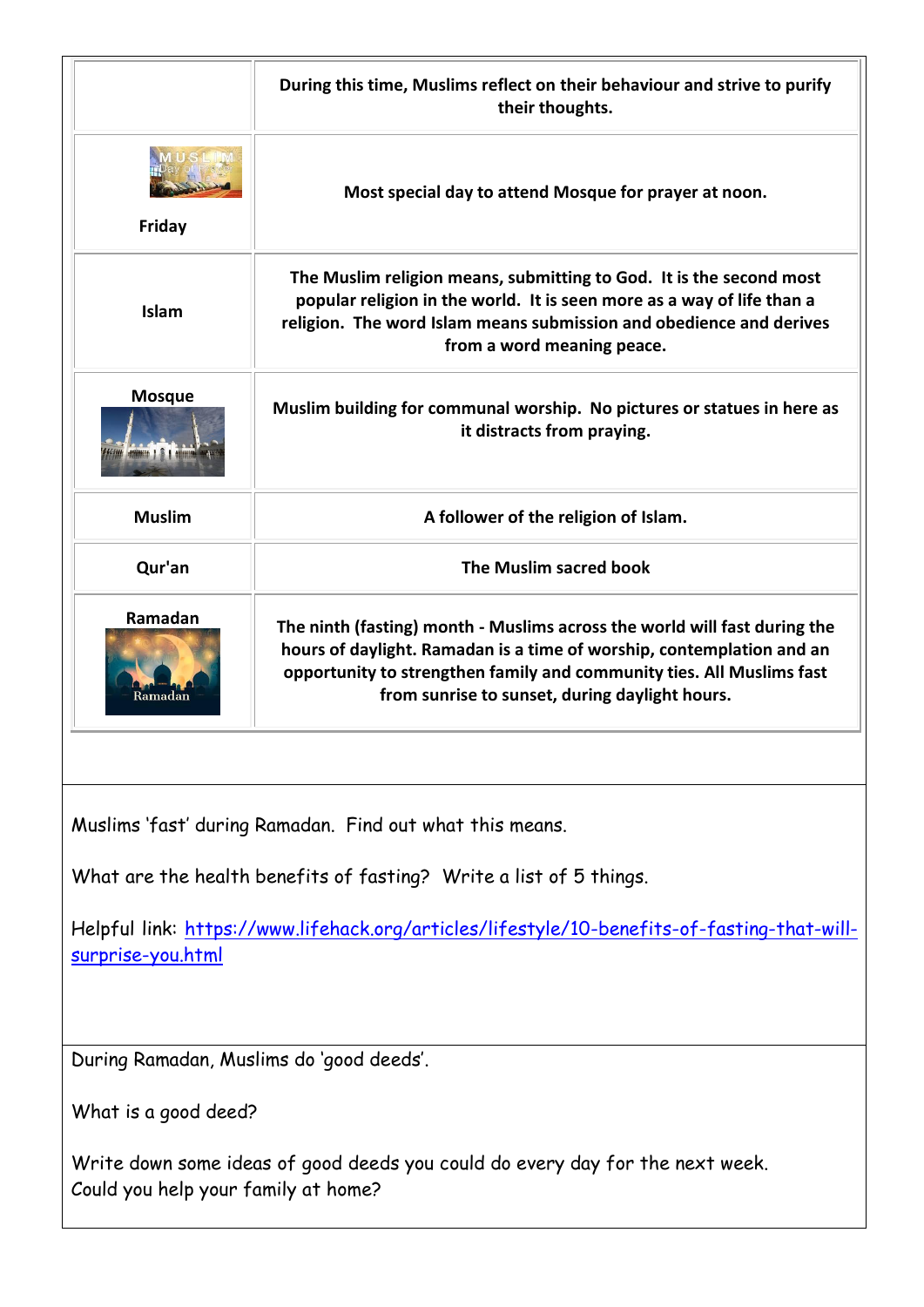Muslims have a big feast called 'Eid ul Fitr' at the end of Ramadan.

What special occasions do you share with families? What foods do you eat at special occasions? Draw and label them

Write a shopping list of things you would buy for a special dinner.

You could go on a supermarket website and see how much the items cost.

Find out where the local Mosque is.

Can you find it on google maps?

Put the yellow man on the map and see a picture of it.





Think of 3 ways a Mosque is different to another religious building, for example. A Church You could search some pictures of religious buildings on the internet to help you.

The Moon and Star – Islamic months begin when a crescent moon is seen after a new moon.



So the month of Ramadan begins and ends when a crescent moon is seen in the sky.



Islamic Art does not allow people and animals to be drawn. The crescent moon and star have become important symbols in Islam.

Create a picture showing the crescent moon and star. You could create a mobile to hang up with a crescent moon and stars. You could cover the shapes with foil or gold paper.

Muslims believe in helping people.

Can you think of any jobs where people have to help others? Describe how they help others For example, a nurse.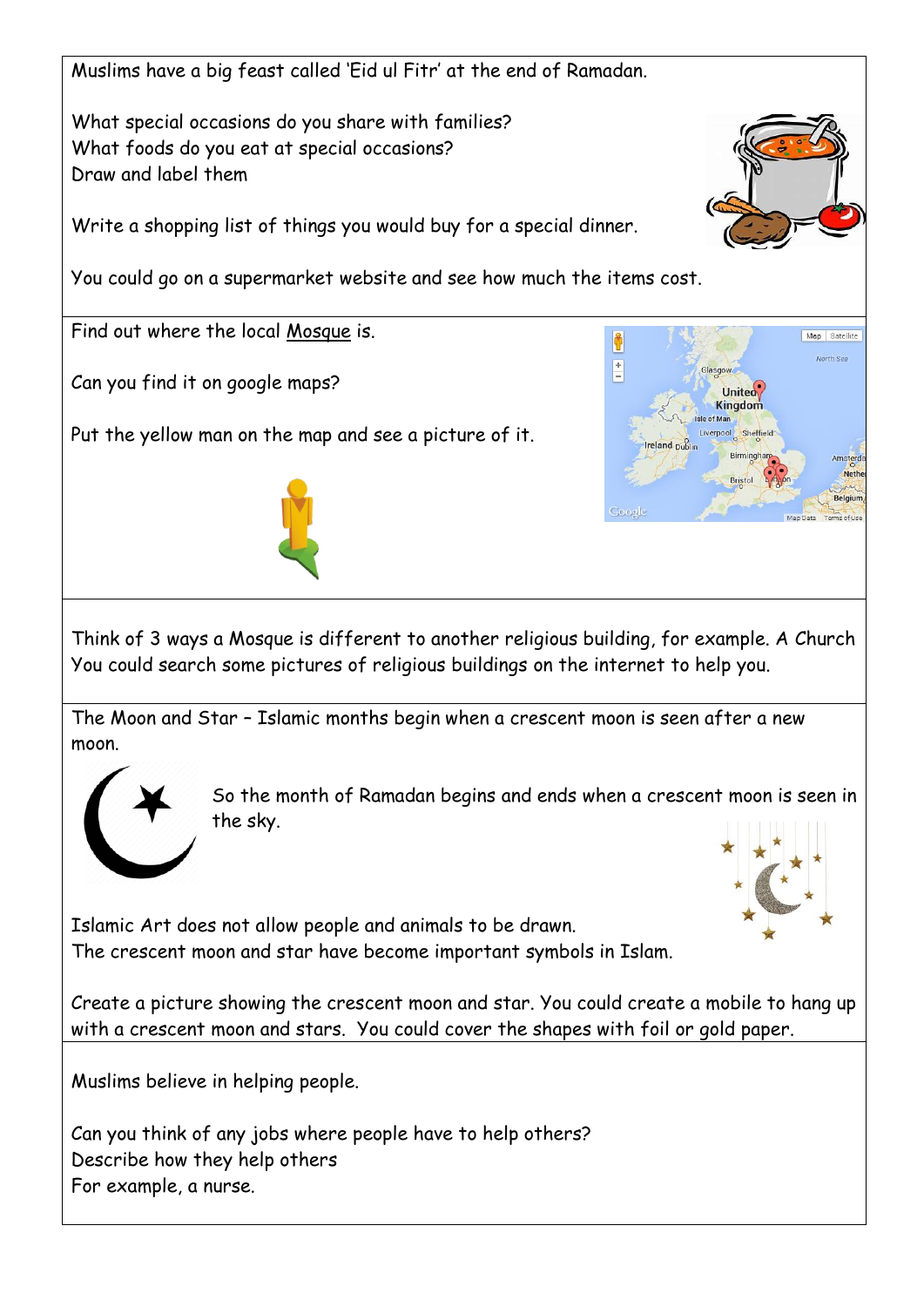## **If you have a computer – you could:**

Use it to create poster (You format it with the skills you have learn in ICT lessons).

Use it to make a PowerPoint about the topic.

<https://www.bbc.co.uk/newsround/23286976>

Use it to do some additional research

**Useful websites:** 

<https://nurturestore.co.uk/ramadan-lantern-craft-with-template>